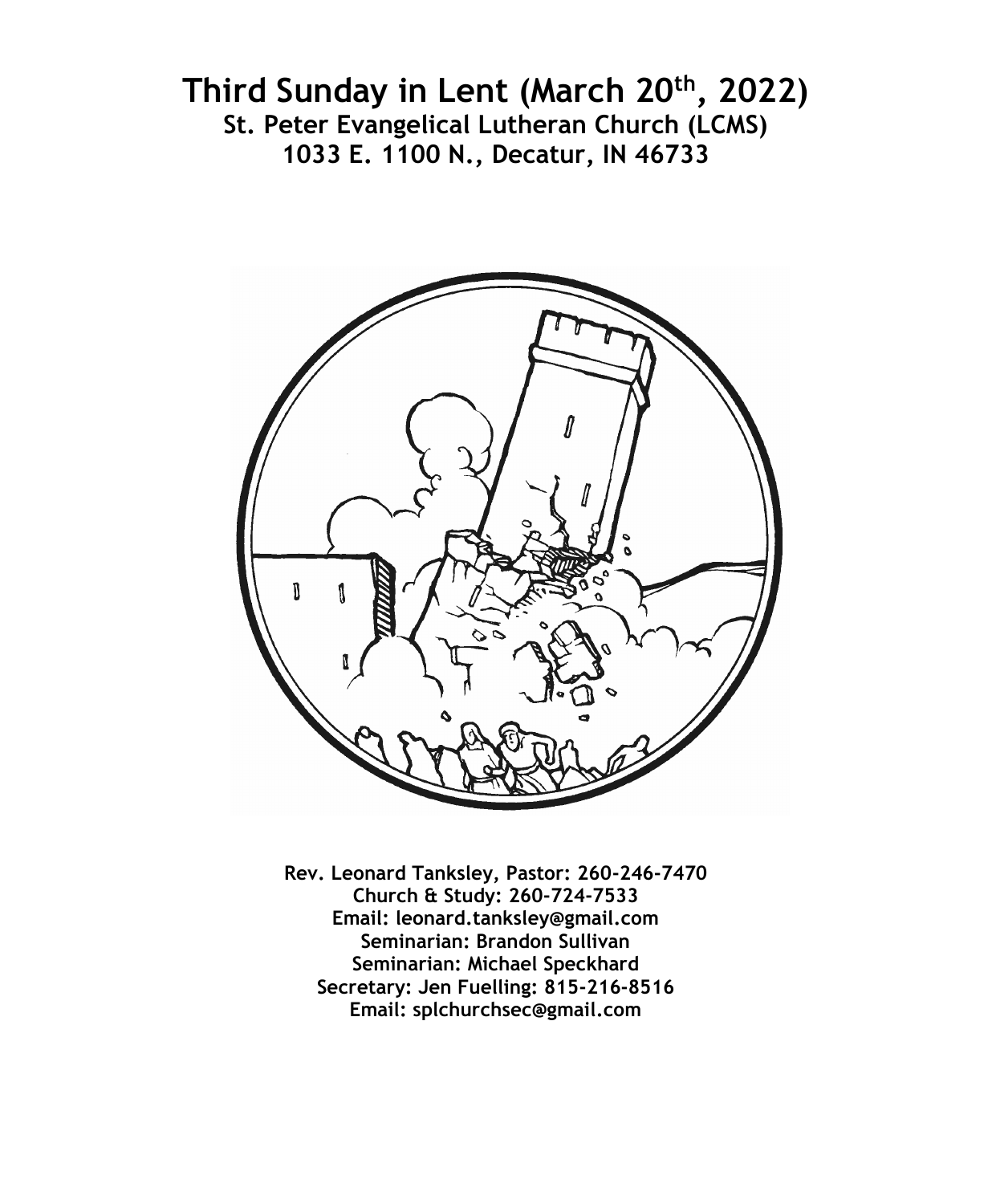# **Opening Hymn: 918 Guide Me, O Thou Great Redeemer**

*Stand*

*The sign of the cross may be made by all in remembrance of their Baptism.*

- $\boxed{\mathbf{P}}$  In the name of the Father and of the  $\div$  Son and of the Holy Spirit.
- C **Amen.**
- P Our help is in the name of the Lord,
- C **who made heaven and earth.**
- P If You, O Lord, kept a record of sins, O Lord, who could stand?
- C **But with You there is forgiveness; therefore You are feared.**
- P Since we are gathered to hear God's Word, call upon Him in prayer and praise, and receive the body and blood of our Lord Jesus Christ in the fellowship of this altar, let us first consider our unworthiness and confess before God and one another that we have sinned in thought, word, and deed, and that we cannot free ourselves from our sinful condition. Together as His people let us take refuge in the infinite mercy of God, our heavenly Father, seeking His grace for the sake of Christ, and saying: God, be merciful to me, a sinner.
- C **Almighty God, have mercy upon us, forgive us our sins, and lead us to everlasting life. Amen.**
- P Almighty God, merciful Father, in Holy Baptism You declared us to be Your children and gathered us into Your one, holy Church, in which You daily and richly forgive us our sins and grant us new life through Your Spirit. Be in our midst, enliven our faith, and graciously receive our prayer and praise; through Your Son, Jesus Christ, our Lord.

C **Amen.**

# **Introit**

For the LORD knows the way of the righteous.<sup>\*</sup> but the way of the wicked will perish.

#### **For you are not a God who delights in** | **wickedness;**\* **evil may not** | **dwell with you.**

The boastful shall not stand be- | fore your eyes;\*

you hate all evil- | doers.

**You destroy those** | **who speak lies;**\*

#### **the LORD abhors the bloodthirsty and de-** | **ceitful man.**

But I, through the abundance of your steadfast love, will en- ter your house.\*

I will bow down toward your holy temple in the | fear of you.

**Lead me, O LORD, in your righteousness because of my** | **enemies;**\*

- **make your way straight be-** | **fore me.**
- **Glory be to the Father and** | **to the Son**\*

**and to the Holy** | **Spirit;**

**as it was in the be-** | **ginning,**\*

## **is now, and will be forever.** | **Amen.**

For the LORD knows the way of the righteous.<sup>\*</sup>

but the way of the wicked will perish.

C **Lord, have mercy; Christ, have mercy; Lord, have mercy.**

# **Salutation and Collect of the Day**

 $\overline{P}$  The Lord be with you.

**Kyrie** *LSB 204*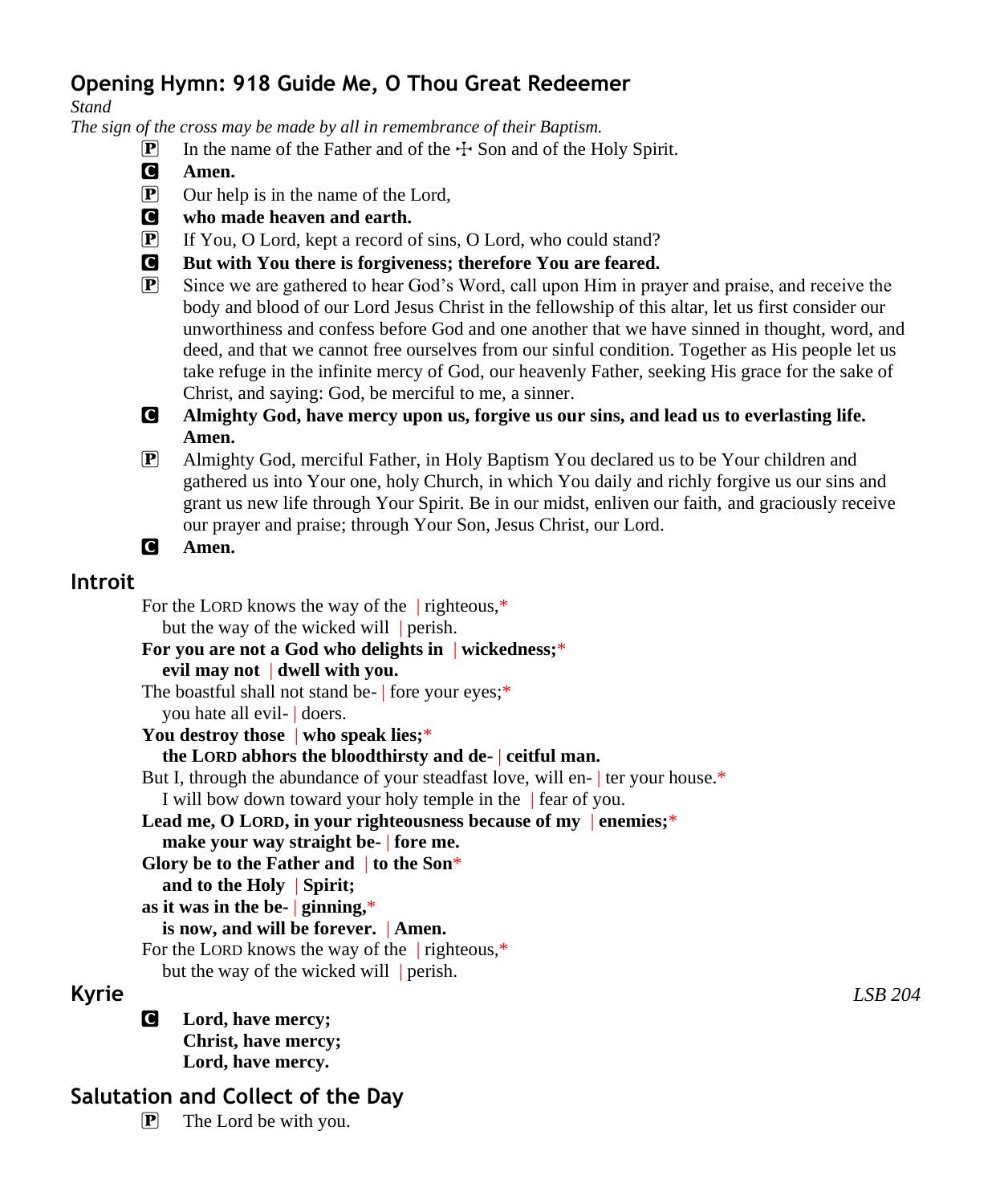#### C **And also with you.**

#### P Let us pray.

O God, whose glory it is always to have mercy, be gracious to all who have gone astray from Your ways and bring them again with penitent hearts and steadfast faith to embrace and hold fast the unchangeable truth of Your Word; through Jesus Christ, Your Son, our Lord, who lives and reigns with You and the Holy Spirit, one God, now and forever.

#### C **Amen.**

#### *Sit*

#### **Old Testament Reading** *Ezekiel 33:7–20*

<sup>74</sup>So you, son of man, I have made a watchman for the house of Israel. Whenever you hear a word from my mouth, you shall give them warning from me. <sup>8</sup>If I say to the wicked, O wicked one, you shall surely die, and you do not speak to warn the wicked to turn from his way, that wicked person shall die in his iniquity, but his blood I will require at your hand. <sup>9</sup>But if you warn the wicked to turn from his way, and he does not turn from his way, that person shall die in his iniquity, but you will have delivered your soul.

10"And you, son of man, say to the house of Israel, Thus have you said: 'Surely our transgressions and our sins are upon us, and we rot away because of them. How then can we live?  $\frac{11}{2}$ Say to them, As I live, declares the Lord GOD, I have no pleasure in the death of the wicked, but that the wicked turn from his way and live; turn back, turn back from your evil ways, for why will you die, O house of Israel?

 $12^{24}$ And you, son of man, say to your people, The righteousness of the righteous shall not deliver him when he transgresses, and as for the wickedness of the wicked, he shall not fall by it when he turns from his wickedness, and the righteous shall not be able to live by his righteousness when he sins.  $13$ Though I say to the righteous that he shall surely live, yet if he trusts in his righteousness and does injustice, none of his righteous deeds shall be remembered, but in his injustice that he has done he shall die. <sup>14</sup>Again, though I say to the wicked, 'You shall surely die,' yet if he turns from his sin and does what is just and right,  $15$  if the wicked restores the pledge, gives back what he has taken by robbery, and walks in the statutes of life, not doing injustice, he shall surely live; he shall not die. <sup>16</sup>None of the sins that he has committed shall be remembered against him. He has done what is just and right; he shall surely live.

<sup>17"</sup>Yet your people say, 'The way of the Lord is not just,' when it is their own way that is not just. <sup>18</sup>When the righteous turns from his righteousness and does injustice, he shall die for it. <sup>19</sup>And when the wicked turns from his wickedness and does what is just and right, he shall live by them.  $20\text{Y}$ et you say, 'The way of the Lord is not just.' O house of Israel, I will judge each of you according to his ways."

A This is the Word of the Lord.

#### **C** Thanks be to God.

#### **Epistle** *1 Corinthians 10:1–13*

<sup>1</sup>I want you to know, brothers, that our fathers were all under the cloud, and all passed through the sea, <sup>2</sup> and all were baptized into Moses in the cloud and in the sea, <sup>3</sup> and all ate the same spiritual food, <sup>4</sup> and all drank the same spiritual drink. For they drank from the spiritual Rock that followed them, and the Rock was Christ. <sup>5</sup>Nevertheless, with most of them God was not pleased, for they were overthrown in the wilderness.

 $6$ Now these things took place as examples for us, that we might not desire evil as they did. <sup>7</sup>Do not be idolaters as some of them were; as it is written, "The people sat down to eat and drink and rose up to play." <sup>8</sup>We must not indulge in sexual immorality as some of them did, and twenty-three thousand fell in a single day. <sup>9</sup>We must not put Christ to the test, as some of them did and were destroyed by serpents,  $10$ <sub>nor</sub> grumble, as some of them did and were destroyed by the Destroyer.  $11$ Now these things happened to them as an example, but they were written down for our instruction, on whom the end of the ages has come. <sup>12</sup>Therefore let anyone who thinks that he stands take heed lest he fall. <sup>13</sup>No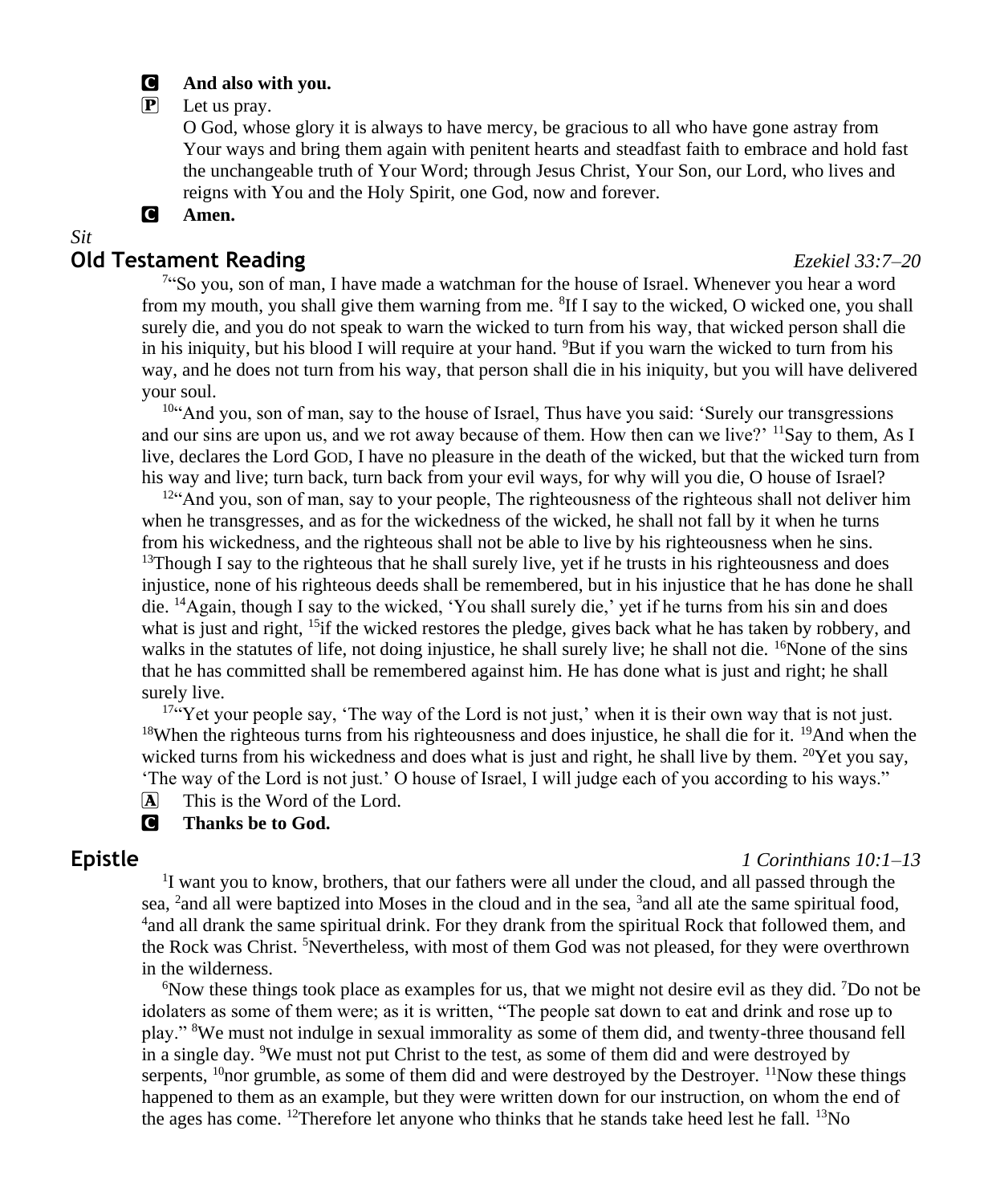temptation has overtaken you that is not common to man. God is faithful, and he will not let you be tempted beyond your ability, but with the temptation he will also provide the way of escape, that you may be able to endure it.

- A This is the Word of the Lord.
- C **Thanks be to God.**

*Stand*

# **Holy Gospel** *Luke 13:1–9*

P The Holy Gospel according to St. Luke, the thirteenth chapter.

# **G** Glory to You, O Lord.

<sup>1</sup>There were some present at that very time who told [Jesus] about the Galileans whose blood Pilate had mingled with their sacrifices. <sup>2</sup>And he answered them, "Do you think that these Galileans were worse sinners than all the other Galileans, because they suffered in this way? <sup>3</sup>No, I tell you; but unless you repent, you will all likewise perish. <sup>4</sup>Or those eighteen on whom the tower in Siloam fell and killed them: do you think that they were worse offenders than all the others who lived in Jerusalem?  ${}^{5}No$ , I tell you; but unless you repent, you will all likewise perish."

<sup>6</sup>And he told this parable: "A man had a fig tree planted in his vineyard, and he came seeking fruit on it and found none. <sup>7</sup>And he said to the vinedresser, 'Look, for three years now I have come seeking fruit on this fig tree, and I find none. Cut it down. Why should it use up the ground?' <sup>8</sup>And he answered him, 'Sir, let it alone this year also, until I dig around it and put on manure. <sup>9</sup>Then if it should bear fruit next year, well and good; but if not, you can cut it down.'"

**P** This is the Gospel of the Lord.

C **Praise to You, O Christ.**

# **Nicene Creed**

C **I believe in one God,**

 **the Father Almighty, maker of heaven and earth and of all things visible and invisible.**

**And in one Lord Jesus Christ, the only-begotten Son of God, begotten of His Father before all worlds, God of God, Light of Light, very God of very God, begotten, not made, being of one substance with the Father, by whom all things were made; who for us men and for our salvation came down from heaven and was incarnate by the Holy Spirit of the virgin Mary and was made man; and was crucified also for us under Pontius Pilate. He suffered and was buried. And the third day He rose again according to the Scriptures and ascended into heaven and sits at the right hand of the Father. And He will come again with glory to judge both the living and the dead, whose kingdom will have no end.**

**And I believe in the Holy Spirit,**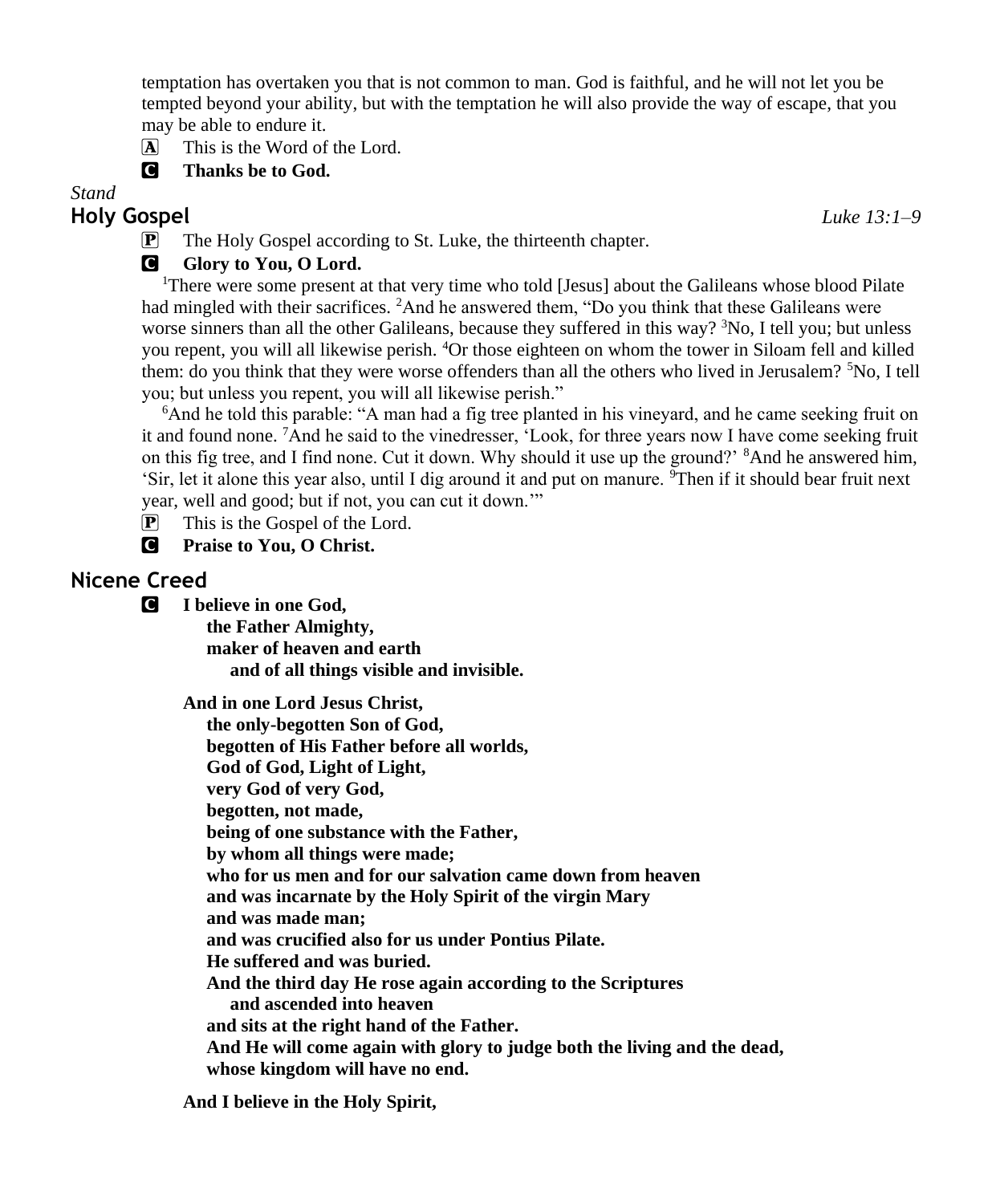**the Lord and giver of life, who proceeds from the Father and the Son, who with the Father and the Son together is worshiped and glorified, who spoke by the prophets. And I believe in one holy Christian and apostolic Church, I acknowledge one Baptism for the remission of sins, and I look for the resurrection of the dead** and the life  $\div$  of the world to come. Amen.

*Sit*

# **Hymn of the Day: 421 Jesus, Grant That Balm and Healing**

## **Sermon**

*Stand*

## **Prayer of the Church**

- P In peace, let us pray to the Lord:
- C **Lord, have mercy.**
- P For repentance and faith in Christ, that God would guard us from doubt and deliver us, lest we perish, to life and salvation, let us pray to the Lord:
- C **Lord, have mercy.**
- P For a faithful proclamation of truth, that God would embolden pastors to warn of sin and death and give all Christians strength to defend that message, that sinners would be turned to life through the proclamation of Christ and His salvation, let us pray to the Lord:
- 

#### C **Lord, have mercy.**

- P For protection against immorality, that God would make our homes havens of chastity and godly instruction, filling marriages with fidelity and love, let us pray to the Lord:
- C **Lord, have mercy.**
- P For those in authority, that God who establishes justice by His Law, which is for all, would enlighten them to rule justly for true good, let us pray to the Lord:

## C **Lord, have mercy.**

 $\mathbb{P}$  For all who cry to the Lord for mercy in a world where towers fall and sinners work evil, especially:

 Charlie Crosby Kay Brown (Sister of Dave and Lynn Matthews) for strength as she receives therapy Cathy Runyon (Sister of Brenda Wolf and Becky Fuelling) Helene Hegerfeld (Mother of Brenda Scherer) Joyce Kenny (Cousin of Brenda Wolf and Becky Fuelling) Ron Franz for strength and healing Marshall Scheumann Della Hormann (Mother of Karen Franz) Lynn and Lori Matthews Troy Stults (Son of Andy and Brenda Wolf) Eldora Fuelling Andy Buuck (Nephew of Suzann Rekeweg) Jim and Becky Fuelling Andy Wolf as he recovers from knee surgery Tammy Dahling (wife of the Rev. Dan Dahling) as she undergoes chemotherapy Shirley Buuck (sister-in-law- to Suzann Rekeweg) for strength and healing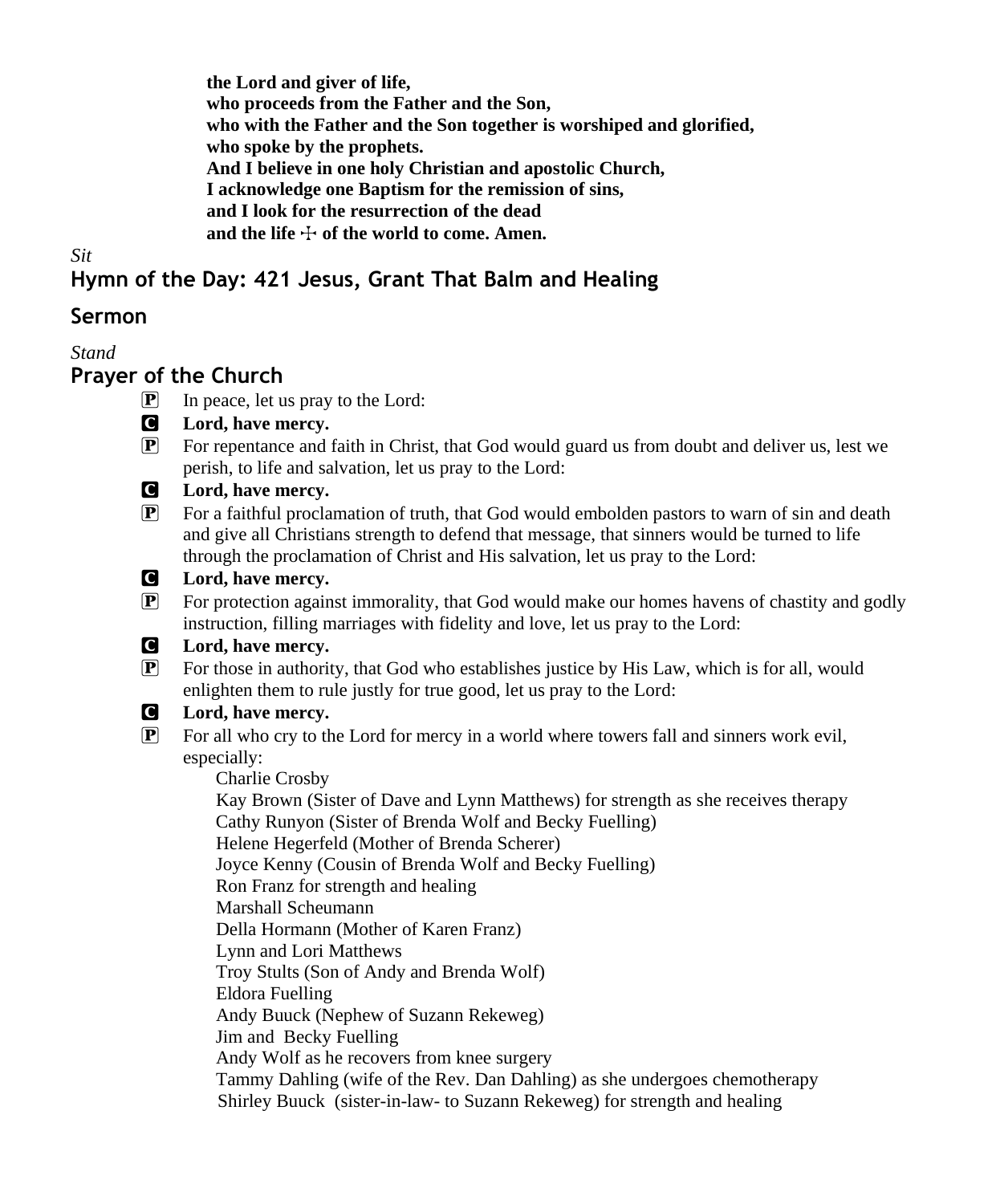that the Lord would deliver and heal them and strengthen their faith to look to Him for help, let us pray to the Lord:



#### C **Lord, have mercy.**

P For all good works, that we, brought into God's vineyard and appointed to bear fruit, would show forth His love and grace in all we say and do, let us pray to the Lord:



#### C **Lord, have mercy.**

- P Almighty God, You led Your people, Israel, through the sea and fed them in the wilderness until You delivered them to the Promised Land. You also have faithfully enlivened Your people with Christ by means of Holy Baptism and Holy Communion. Receive our thanks for Your kindness to the saints who now rest from their labors, and sustain us by Your Means of Grace until You deliver us also to heaven; through the same Jesus Christ, Your Son, our Lord, who lives and reigns with You and the Holy Spirit, one God forever.
- C **Amen.**

## **Preface** *LSB 208*

 $\overline{P}$  The Lord be with you.

- C **And also with you.**
- P Lift up your hearts.
- C **We lift them to the Lord.**
- P Let us give thanks to the Lord our God.
- C **It is right to give Him thanks and praise.**
- P It is truly good, right, and salutary that we should at all times and in all places give thanks to You, O Lord, holy Father, almighty and everlasting God, for the countless blessings You so freely bestow on us and all creation. Above all, we give thanks for Your boundless love shown to us when You sent Your only-begotten Son, Jesus Christ, into our flesh and laid on Him our sin, giving Him into death that we might not die eternally. Because He is now risen from the dead and lives and reigns to all eternity, all who believe in Him will overcome sin and death and will rise again to new life. Therefore with angels and archangels and with all the company of heaven we laud and magnify Your glorious name, evermore praising You and saying:

# **Sanctus** *LSB 208*

C **Holy, holy, holy Lord God of Sabaoth adored; Heav'n and earth with full acclaim shout the glory of Your name. Sing hosanna in the highest, sing hosanna to the Lord; Truly blest is He who comes in the name of the Lord!**

Text: Stephen P. Starke

# **Prayer of Thanksgiving**

P Blessed are You, O Lord our God, king of all creation, for You have had mercy on us and given Your only-begotten Son that whoever believes in Him should not perish but have eternal life.

At Your command, Abraham prepared to offer his son Isaac as a sacrifice on the mountain; yet, in mercy You provided a ram as a substitute. We give You thanks that on Calvary You spared not Your only Son but sent Him to offer His life as a ransom for many.

As we eat and drink His body and blood, grant us, like Abraham our father, to trust in Your promise now fulfilled in Christ, the Lamb of God, who takes away the sin of the world.

Hear us as we pray in His name and as He has taught us: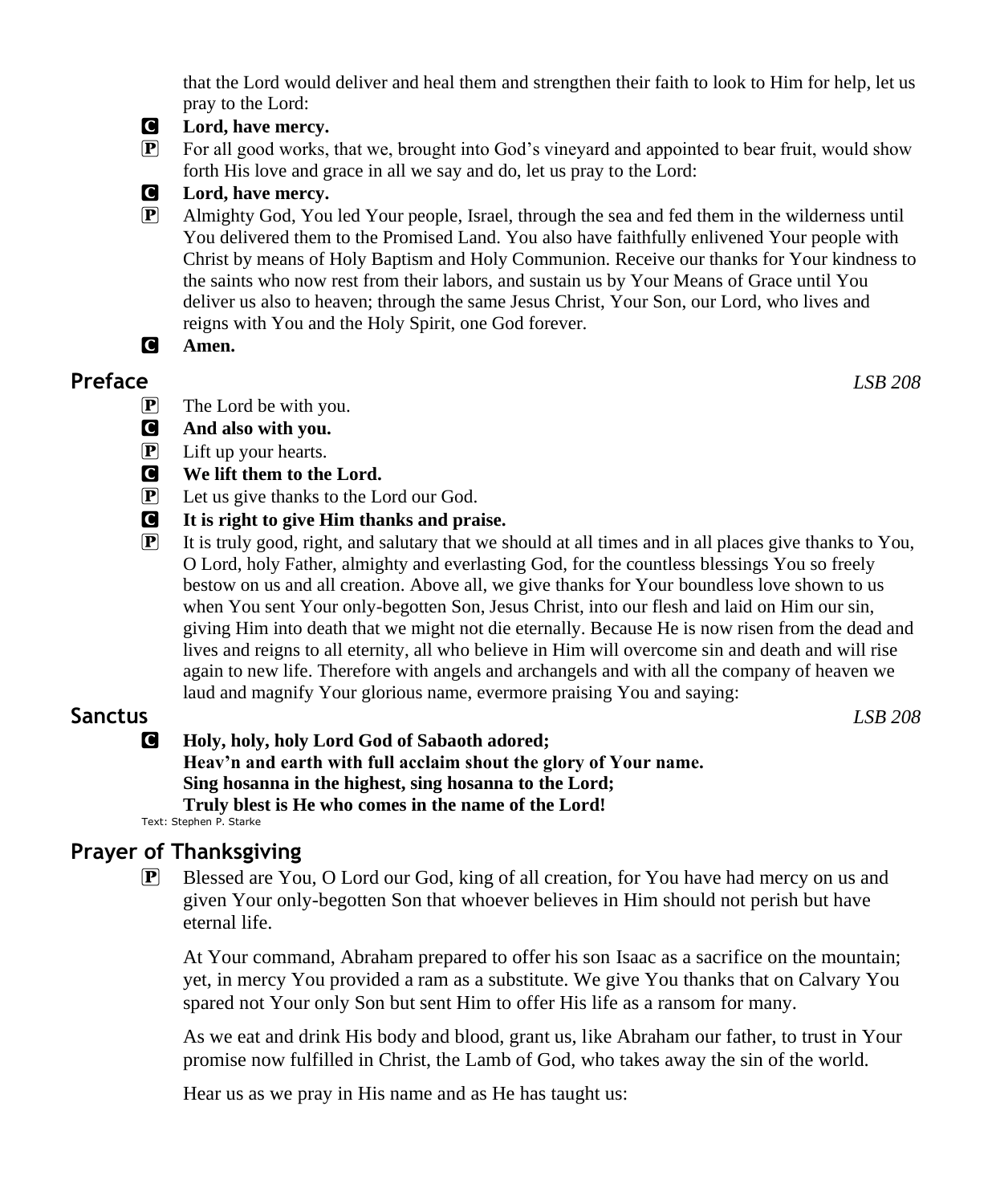# **Lord's Prayer**

C **Our Father who art in heaven, hallowed be Thy name, Thy kingdom come, Thy will be done on earth as it is in heaven; give us this day our daily bread; and forgive us our trespasses as we forgive those who trespass against us; and lead us not into temptation, but deliver us from evil. For Thine is the kingdom and the power and the glory forever and ever. Amen.**

# **The Words of Our Lord**

 $\mathbb{P}$  Our Lord Jesus Christ, on the night when He was betrayed, took bread, and when He had given thanks, He broke it and gave it to the disciples and said: "Take, eat; this is My  $+$  body, which is given for you. This do in remembrance of Me."

In the same way also He took the cup after supper, and when He had given thanks, He gave it to them, saying: "Drink of it, all of you; this cup is the new testament in My  $\pm$  blood, which is shed for you for the forgiveness of sins. This do, as often as you drink it, in remembrance of Me."

## **Pax Domini**

- P The peace of the Lord be with you always.
- C **Amen.**

# **Agnus Dei** *LSB 210*

- C **1 O Jesus Christ, true Lamb of God, You take the sin of the world away; O Jesus Christ, true Lamb of God, Have mercy on us, Lord, we pray.**
	- **2 O Jesus Christ, true Lamb of God, You take the sin of the world away; Have mercy on us, Jesus Christ, And grant us peace, O Lord, we pray.**

Text: Stephen P. Starke

#### *Sit*

**Distribution**

**609 Jesus Sinners Doth Receive 809 Great Is Thy Faithfulness 627 Jesus Christ, Our Blessed Savior**

## *Stand*

# **Nunc Dimittis** *LSB 211*

C **1 O Lord, now let Your servant Depart in heav'nly peace,**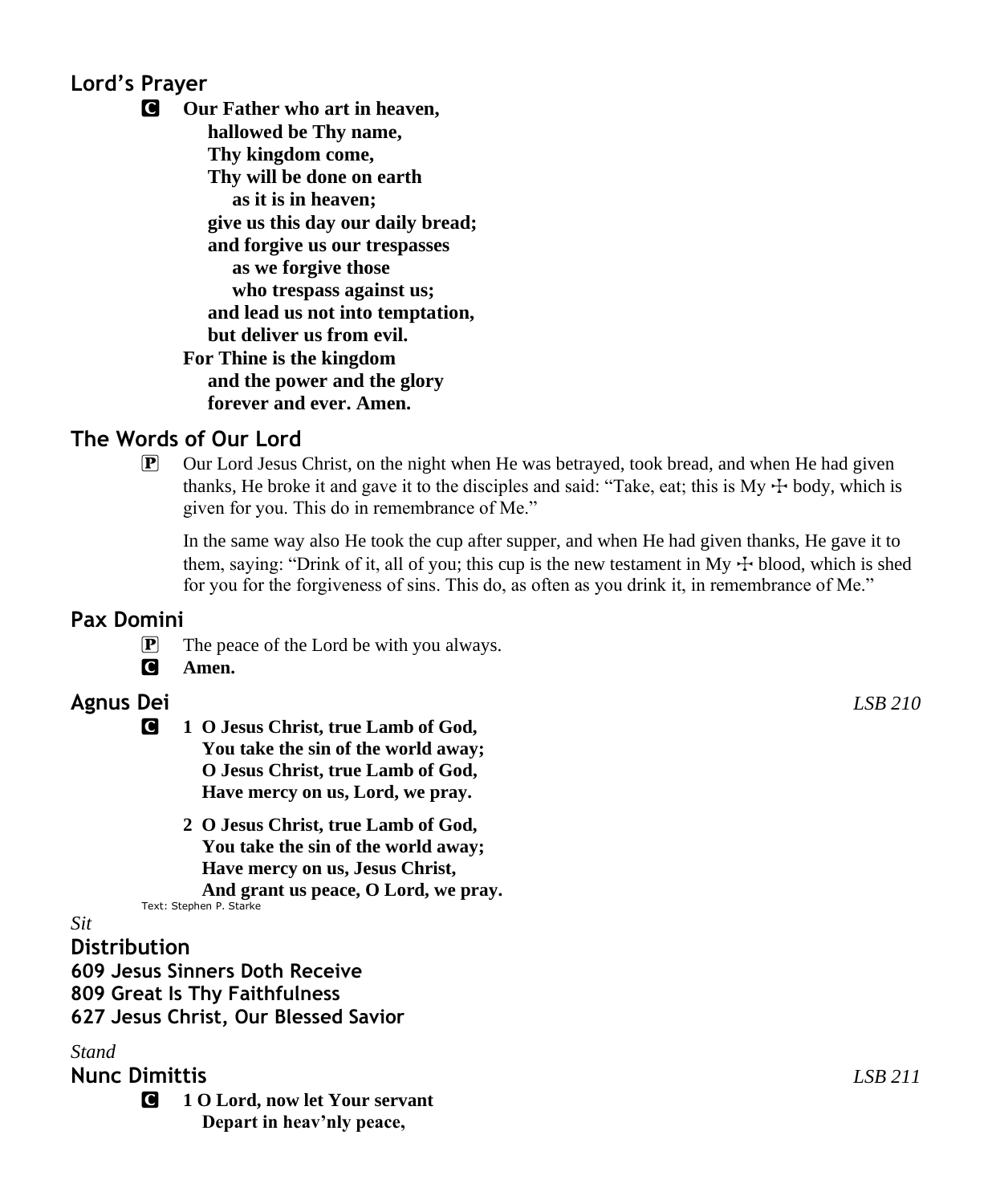**For I have seen the glory Of Your redeeming grace: A light to lead the Gentiles Unto Your holy hill, The glory of Your people, Your chosen Israel.**

**2 All glory to the Father, All glory to the Son, All glory to the Spirit, Forever Three in One; For as in the beginning, Is now, shall ever be, God's triune name resounding Through all eternity.**

# **Post-Communion Collect**

 $[\overline{\mathbf{A}}]$  Let us pray.

We give thanks to You, almighty God, that You have refreshed us through this salutary gift, and we implore You that of Your mercy You would strengthen us through the same in faith toward You and in fervent love toward one another; through Jesus Christ, Your Son, our Lord, who lives and reigns with You and the Holy Spirit, one God, now and forever.

C **Amen.**

# **Benedicamus** *LSB 212*

A Let us bless the Lord.

C **Thanks be to God.**

# **Benediction**

P The Lord bless you and keep you. The Lord make His face shine on you and be gracious to you. The Lord look upon you with favor and  $\pm$  give you peace.

C **Amen.**

# **Hymn to Depart: 761 Rock of Ages, Cleft for Me**

**In His Service Today: Preacher/Celebrant:** The Rev. Leonard Tanksley **Liturgist:** The Sem. Brandon Sullivan **Organist:** Mrs. Vickie Hammond **Deacons:** Bruce Scherer (Head), Joe Werling, Matt Braun, Fred M. Fuelling **Elders:** John Fuelling (Head), Andy Wolf, Rod Busick, Jim Fuelling

## **ANNOUNCEMENTS**

*OFFERINGS:* Home Purpose- \$3,653.00; Memorials- \$300.00; Total Offerings- \$3,953.00; SPI- \$270.00.

*LENTEN MIDWEEK SERVICES* will continue every Wednesday evening at 7pm through Wednesday, April 6th. A soup supper will take place at 5:30pm before each midweek service.

*ORGAN RECITAL:* St. Peter Fuelling Ev. Lutheran Church will be hosting an Organ Recital on May 22, 2022. Mark the date on your calendars- more details will follow.